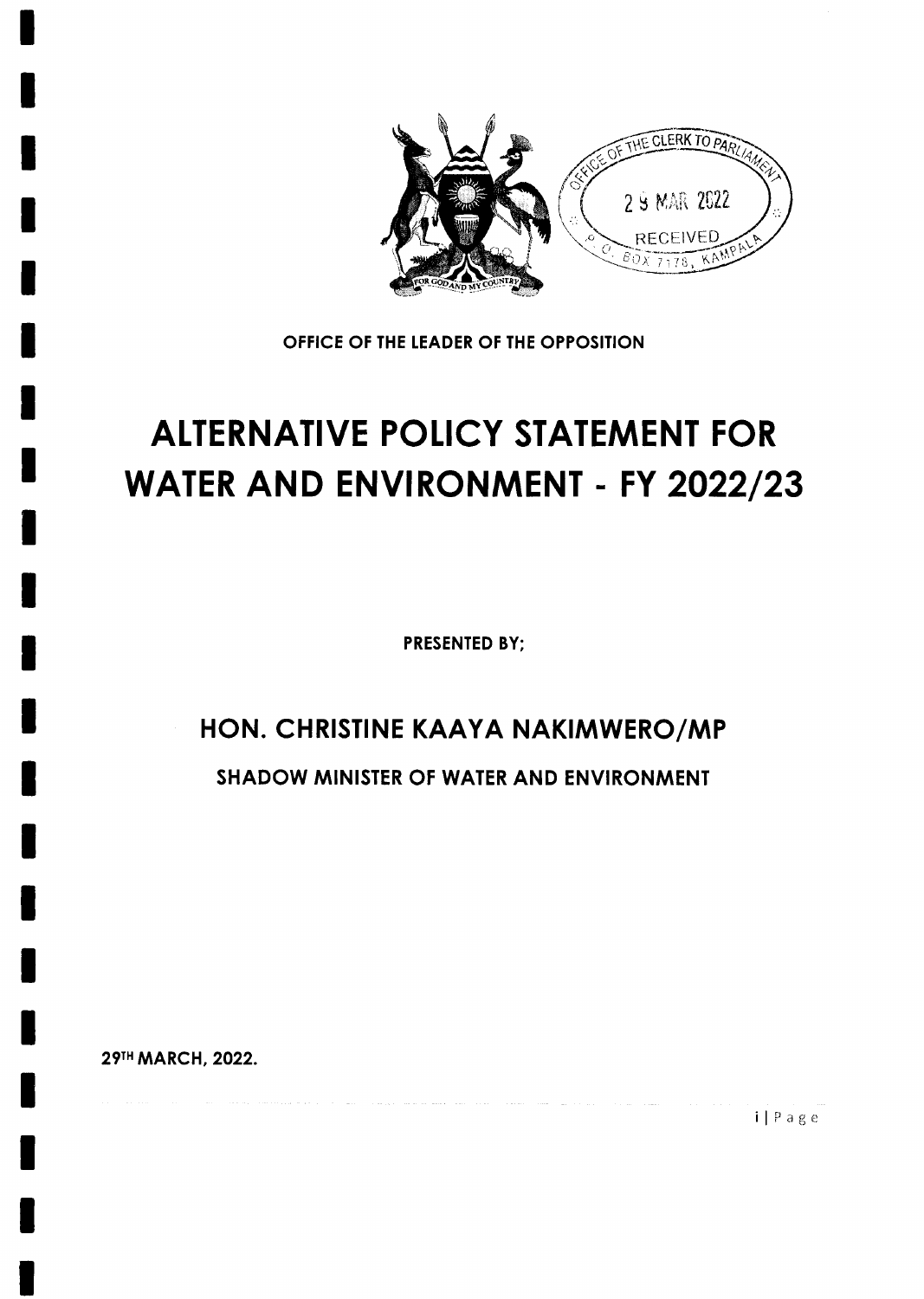### **TABLE OF CONTENTS**

| CHAPTER 1: BACKGROUND TO THE ALTERNATIVE POLICY STATEMENT1                    |  |  |  |  |  |
|-------------------------------------------------------------------------------|--|--|--|--|--|
| 1.1                                                                           |  |  |  |  |  |
| CHAPTER 2: SITUATIONAL ANALYSIS OF MINISTERIAL POLICY STATEMENT 3             |  |  |  |  |  |
| 2.1                                                                           |  |  |  |  |  |
| 2.2                                                                           |  |  |  |  |  |
| 2.3                                                                           |  |  |  |  |  |
| 2.4                                                                           |  |  |  |  |  |
| CHAPTER 3: EMERGING SECTORAL ISSUES AND ALTERNATIVE POLICIES 6                |  |  |  |  |  |
| Climate Change treated as cross cutting not development issue6<br>3.1         |  |  |  |  |  |
| 3.2                                                                           |  |  |  |  |  |
| 3.2                                                                           |  |  |  |  |  |
| Lack of local capacity to prepare bankable projects to attract climate<br>3.3 |  |  |  |  |  |
|                                                                               |  |  |  |  |  |
| 3.4                                                                           |  |  |  |  |  |
|                                                                               |  |  |  |  |  |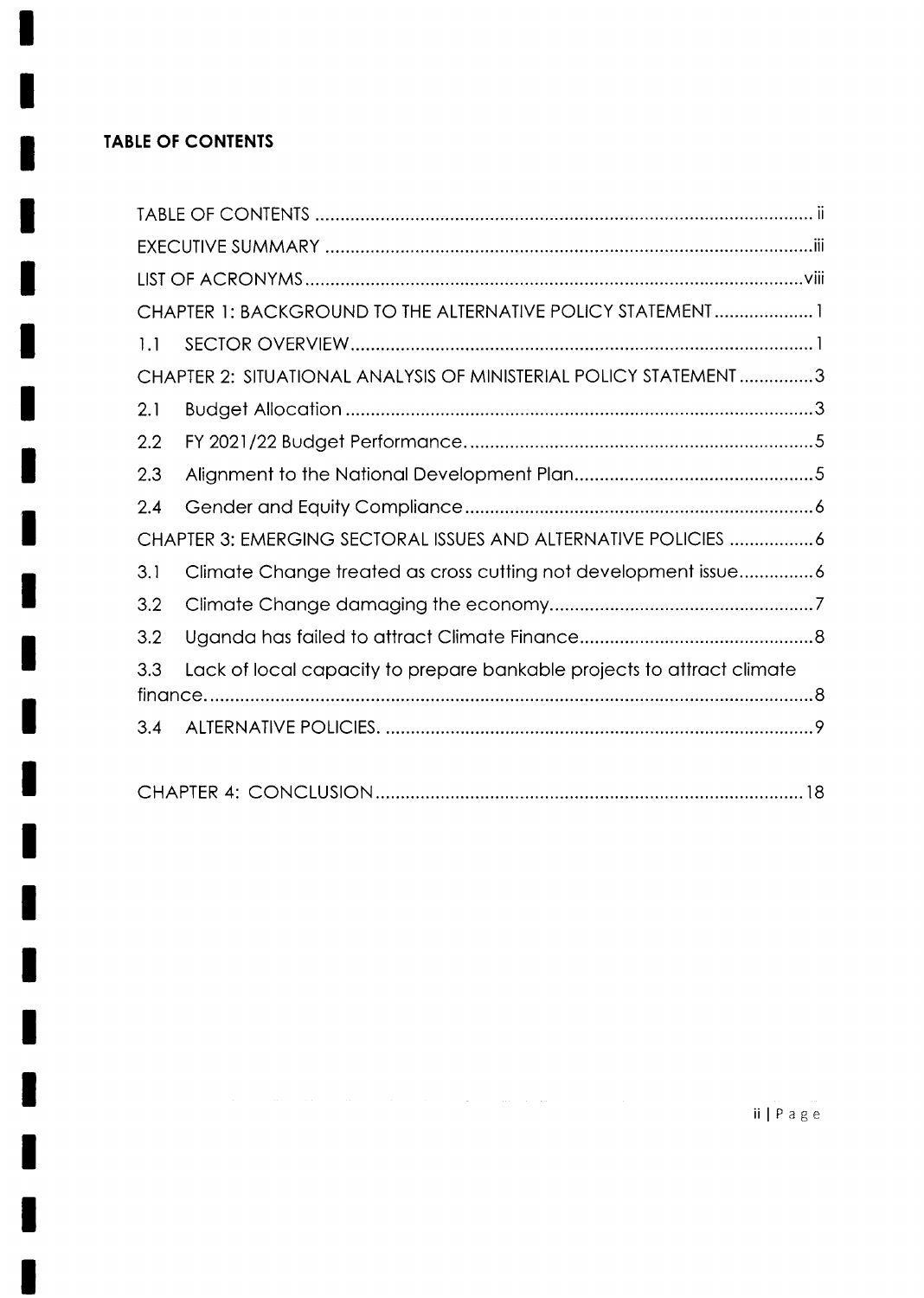#### EXECUTIVE SUMMARY

In compliance with Section 6E (4) of the Administration of Parliament (Amendment), Act, 2006 and Rules 14(2) and 147 of the Rules of Procedure, 2017, this Alternative Policy Stotement for Woter ond Environment presents o policy pockoge by the Opposition in Porlioment.

#### Sector Overview.

The Woter ond Environmeni Sector is mode of the stock of Environment ond Nqturol Resources thot our country's livelihood, heolth, incomes ond notionol development is onchored on. Due to effects of climote chonge, the sector's Ugondo's woter systems have been affected in a range of ways, including the degradation of wetlands, changing rainfall patterns, increased incidents of extreme weather (floods, landslides, droughts), which leads to deteriorating water quality and quantity. This has created an urgent need to implement **climate adaptation measures** to maintain human health and to address the challenges in reconciling the country's rapid populotion growth with its economic development gools.

The sector has some of the best policies on water, environment and climate change in the world. The lows ond regulotions ore olso robust enough ond in totol complionce with internotionol protocols ond ogreements on woter ond environment.

Despite the robust legal and regulatory framework, Uganda is one of the countries leoding in environmentol degrodotion, wotershed loss, declining quolity of woter, loss of wetlond ond forest coveroge os well os foster worming in most ports of the country. There is generally lack of appreciation of water and environment as the bock bone of the economy in terms of incomes for households qnd businesses os well os GDP growth rotes.

#### Emerging lssues.

#### a) Climate Change treated as cross cutting not development issue.

Government cosuolly toke Climote Chonge os o usuol cross cutting issue like equol opportunities ond gender equity or HIV/Aids. Climote Chonge is not o cross cutting issue. Climote Chonge ond its effects ore motters thot offect livelihoods, heolth, incomes ond development of notions including Ugondo.

#### b) Climate Change damaging the economy.

There is increasing evidence to validate the findings in the study commissioned by the Climote Chonge Deportment, Ministry of Woter ond Environment on Economic,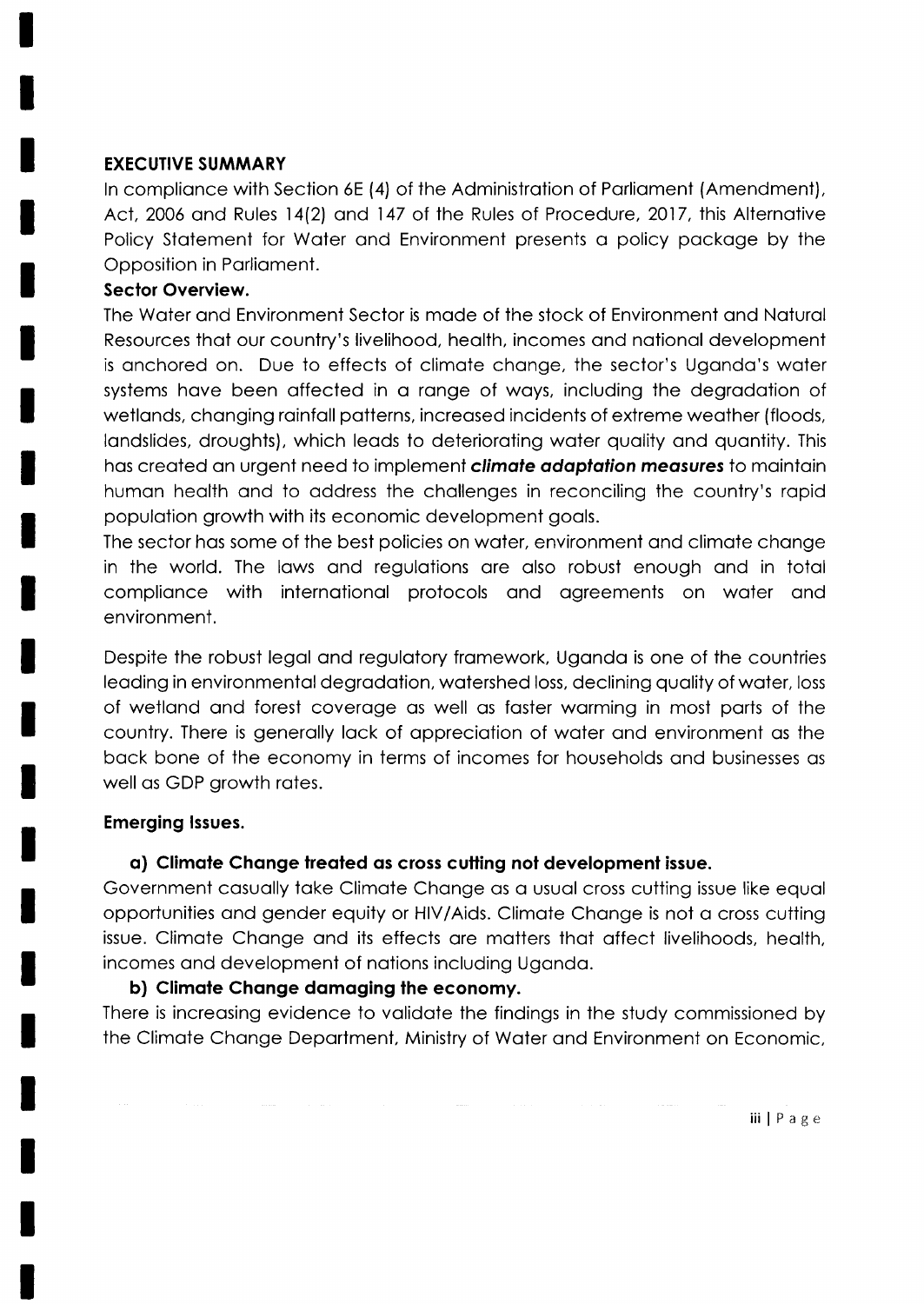"Assessment of the Impacts of Climate Change in Uganda". The emerging issues in climate change include

- Climate change damage estimates in the agriculture, water, infrastructure and energy sectors collectively amount to 2-4% of GDP between 2010 and 20501.
- For the 40-year period spanning from 2010-2050, it was estimated that the actual cost of doing nothing on climate change in Uganda would be approximately between US\$273 - 437 billion. During this same period, if Uganda was to produce crude oil as planned, net revenues for the country would be approximately US\$ 50 billion only.
- The cost of adaptation is high, but the cost of inaction is 24-46 times greater. There is no option for not acting.
- c) Uganda has failed to attract climate finance.

The NDPIII, Climate Change Policy and Climate Change Act all provide for climate finance but are not specific to the modalities that would maximise such funding. Countries like Kenya, Rwanda, Ethiopia and Rwanda have succeeded in attracting significant climate finance because they have managed to contribute something locally into the basket ringfenced for climate finance.

#### d) Lack of capacity to prepare bankable projects to attract climate finance.

Due to the gap between official Government efforts and private enterprise in climate change adaptation and mitigating measures, the private sector has not been empowered to produce high level competitive project documents that can attract climate finance.

#### ALTERNATIVE STRATEGIC PROPOSALS ON CLIMATE CHANGE ISSUES RAISED ABOVE.

#### 1. Institutional elevation of climate change from Ministerial to Presidential level.

Elevate climate change to presidential level by establishing a presidential level climate change committee to drive the agenda. This would help;

- Attract attention for climate change by the citizens and the international j. community.
- Attract climate finance that is urgently needed to implement the actions set ii. in the Nationally Determined Contributions and climate change policy.
- It has the benefit of the much-needed publicity like Covid-19 national iii. response, Parish Development Model, the fight against HIV and electricity subsidies for manufacturers.

### 2. Amendment of the Climate Change Act, 2021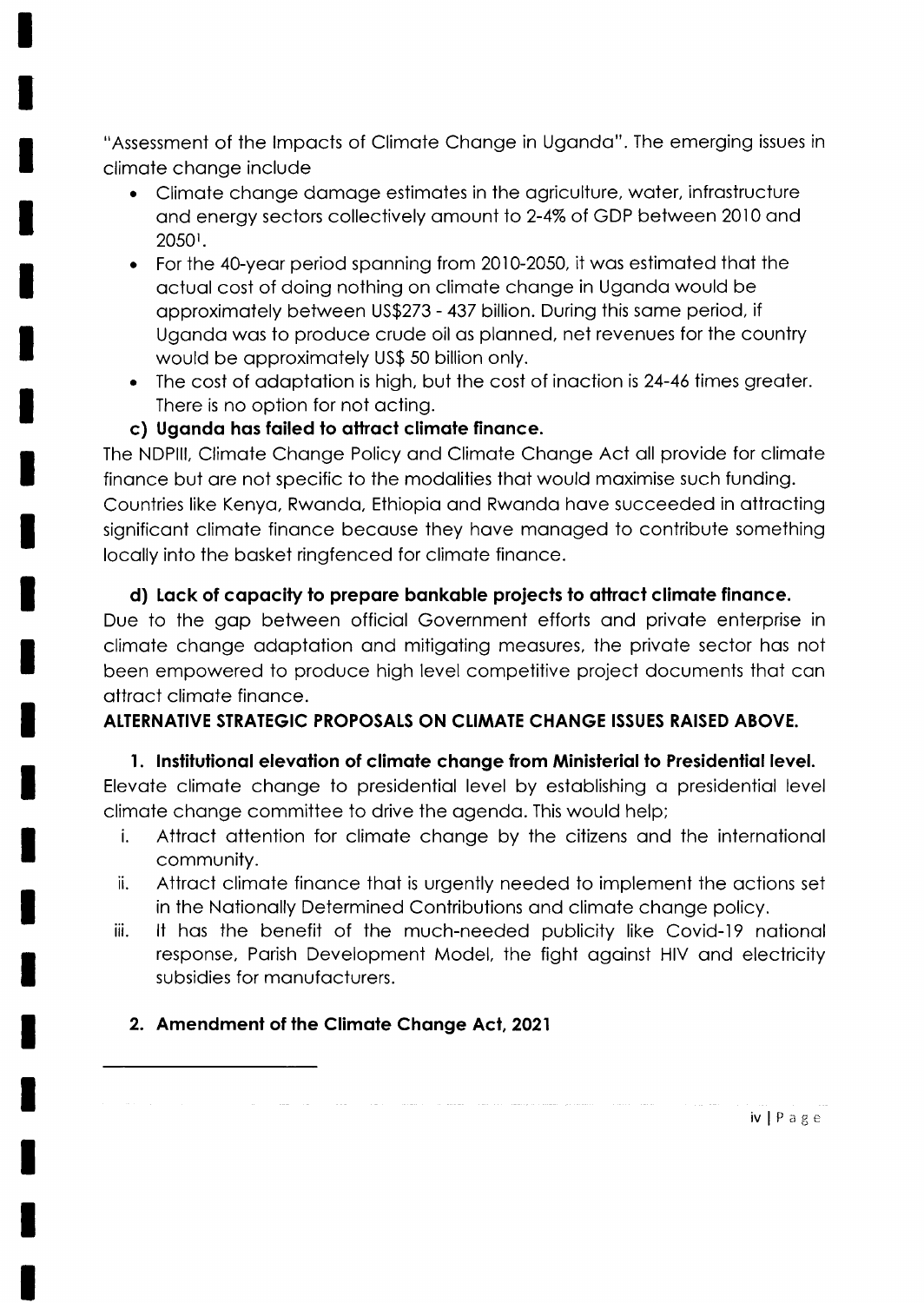The committee on Environment and Natural Resources should under Rule 123 seek leave of Parliament to introduce a Bill seeking to amend the Climate Change Act to provide for;

- i. Presidential Level Policy Coordination Mechanism
- ii. Climote Chonge Fund thot would be ottroctive for Donors ond Privote climote funders to contribute.

#### 3. Establish a National Climate Green Fund

Separating climate finance form the consolidated fund is key to attracting more funds to enable our country implement commitments made to the international community. Accordingly, pursuant of Art. 153(2) of the constitution of the Republic of Ugondo, Porlioment hos the exclusive power to determine if o deportment of Government would require a separate Fund from the Consolidated Fund for purposes of finoncing uniquely identified qctivities ond progrom.

#### 4. Capacity building for climate project formulation.

A speciol effort coordinoted by the Notionol Plonning Authority with support from the Climote Chonge Deportment ond the Ministry of Finonce, plonning ond Economic development to troin interested Ugondons in the privote sector ond institutions of leorning on how to design ond produce bonkoble project documents is undertoken.

#### 5. Attract climate finance for investment in technologies to support small holder farmers and mini-renewable energy projects.

An intensive effort led by the Climote Chonge Deportment (not Ministry of Finonce) should oim of preporing competitive project documents thot would secure climote finonce for technologies thot support smoll holder former. Projects like

- i. smoll form irrigotion technologies,
- ii. troctor hire schemes,
- iii. foundotion seed production ond storoge technologies
- iv. smoll renewoble energy systems shored by clusters of households or businesses.

### 6. Enable households to generate solar power from their rooftops and sell to Umeme or olher distribution componies.

Io increose electricity use, ERA compels electricity distribution componies to buy electricity generoted by solor ponels on rooftops of homes by woy of net metering.

#### 7. Climate Change Policy Committee should integrate climate smart agriculture into the Porish Development Model.

MWE ond the MAAIF in the Climote Chonge Policy Committee should produce guidelines thot focilitotors of mindset chonge omongst formers ore sensitized to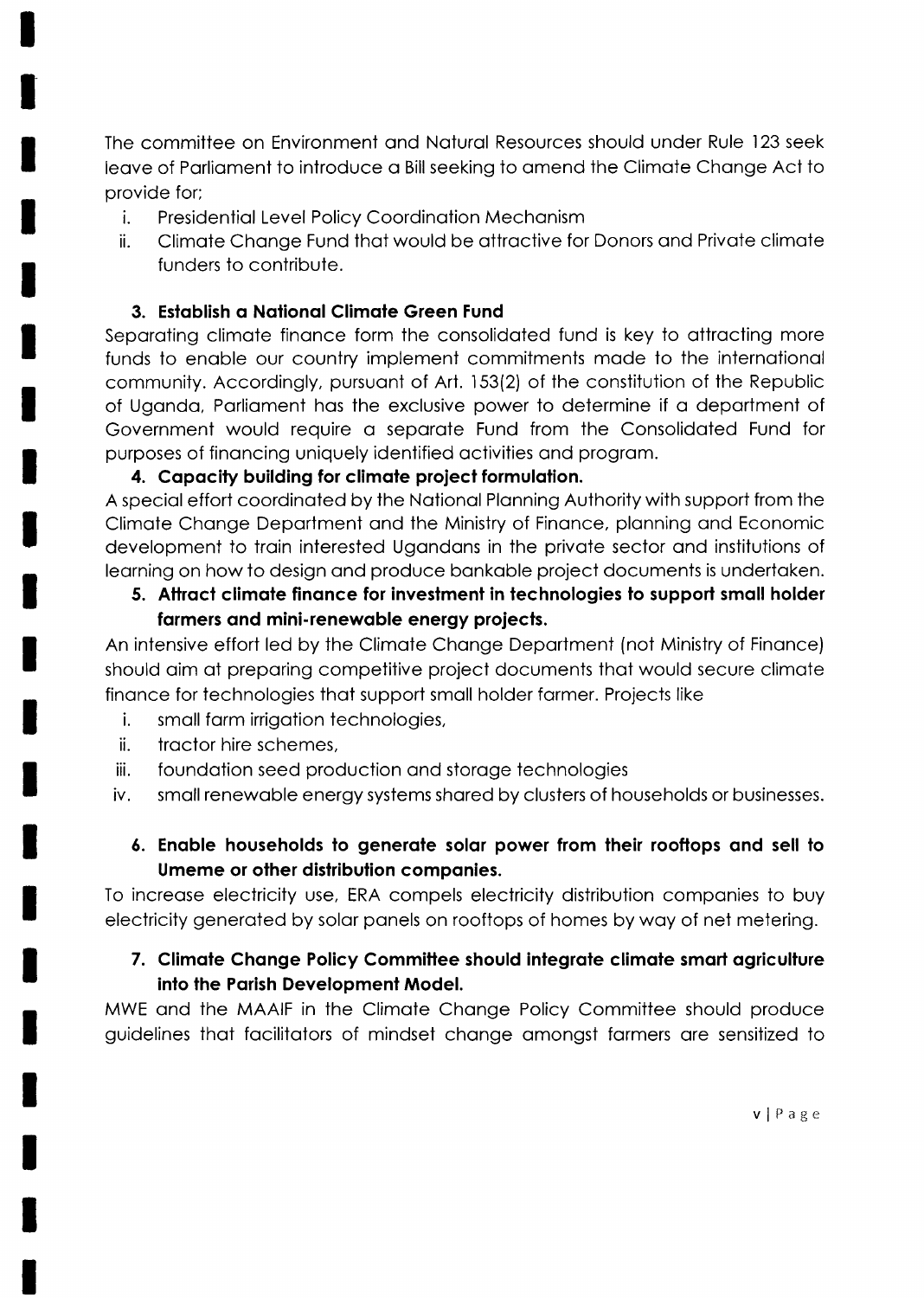adopt climate smart agricultural practices as set out in the Climate Smart Agricultural Program.

#### **Other Issues**

#### e) Climate Change negative impact on forests cover water systems

Climate change is impacting Uganda's water systems in a range of ways, including the degradation of wetlands, changing rainfall patterns, increased incidents of extreme weather (floods, landslides, droughts), which leads to deteriorating water quality and quantity. This in turn has created a need to urgently implement climate adaptation measures to maintain human health and to address the challenges in reconciling the country's rapid population growth with its economic development goals.

#### f) Declining water quality

High population growth stresses the water and sanitation services that exist. 7 million Ugandans lack access to safe water and 28 million do not have access to improved sanitation facilities. Further, due to disparities in water access in Uganda, urban people living in poverty pay as much as 22 percent of their income to access water from water vendors. Water quality decline is partly due to deforestation and agriculture which contribute to increased soil erosion and heightened levels of silt in rivers and lakes.

#### g) Institutional conflict in implementation of Environmental Activities.

There are 5 different institutions in the Environment Sub-sector. Each institution has a unique mandate but only UNMA Meteorological Authority seems to stick to its mandate without encroaching on another agency;

The Ministry of Water and Mineral Development undertakes many activities that are supposed to be undertaken by her autonomous agencies. The Ministry is involved in tree seedlings procurement and distribution and so is NFA. The Ministry is also in wetlands where NEMA also calls wetlands home.

#### h) Institutional Misplacement of the Environment and Natural Resources Grant

A very small grant from the Central Government to Local Government for Environment and Natural / Resources is mixed up without identifying the district funding for environment management activities. A typical district receives as little as Shs. 60 million on annual basis being a sum for all Environment and Natural Resources activities.

### i) An executive order to ban the growing of rice in wetlands.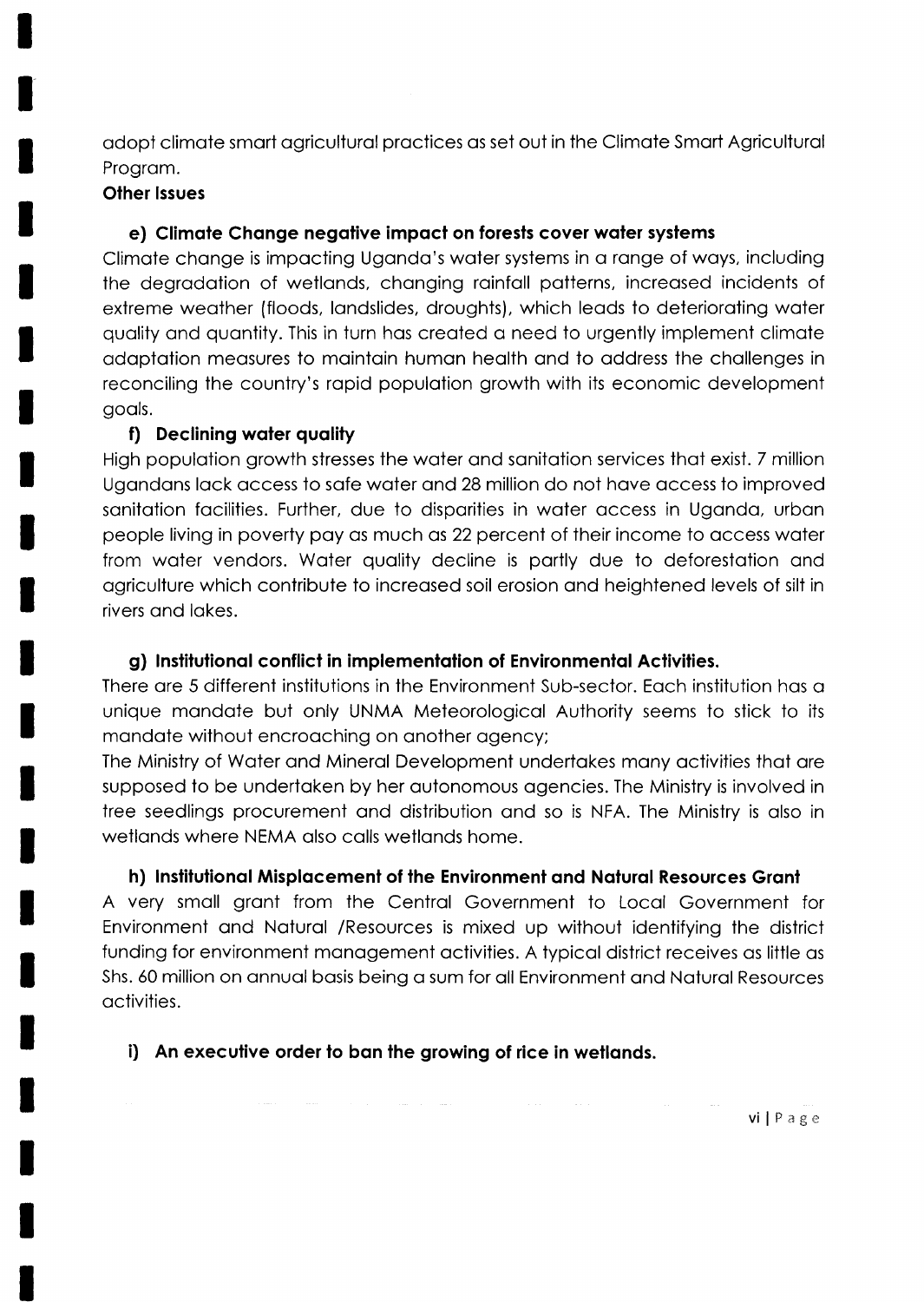Government has embarked on strategy to recover, restore and protect wetlands by morking wetlond boundories ond forcing oll persons who hove been using wetlonds for especially growing rice, to vacate their "gardens".

#### i) Illegal encroachment on Central Forest Reserves.

Centrol Forest Reserves ore under continuous threot of Ugondons who encrooch on forest land and establish themselves for so long a tine that they claim legal ownership ond push for gozettement of occupied forest lond.

k) Refugees putting too much pressure on environment and natural resources. Uganda welcomes refugees in good faith but does not plan for their sustainable needs for their energy ond noturol resource needs. Refugees too hove cut down trees ond encooched on trees especiolly in West Nile districts of Yumbe, Moyo ond Obongi districts.

#### OTHER ALTERNATIVE POLICY PROPOSALS

#### 8. Institutionalize tree planting campaign and education by;

Providing for compulsory tree planting along all corridors of public roads; boundaries of public infrastructure and each landlord should provide space for at least 10 trees per ocre of lond where there ore no permonent structures. lnclude Environmentol Educotion ond owqreness in the Porish Development Model.

9. Special training programs for communities who have been using wetlands for their livelihood.

Affirmotive oction required to support communities being chosed out of wetlonds by undertoking the following;

- i. Design vocotionol, entrepreneur, monogeriol ond numerocy skills troining progroms torgeting especiollywomen ond youth.
- ii. Consider skills troining in gordening, block moking, sewing ond weoving.

### 10. Reclaim forest land illegally claimed by encroachers.

Parliament as a matter of urgency appropriates funds for NFA to step up their surveillance and enforcement patrols/operations to evict encroachers. Prepare project for climote finoncing to support refugees with renewoble energy

vii  $\mid$  P a g e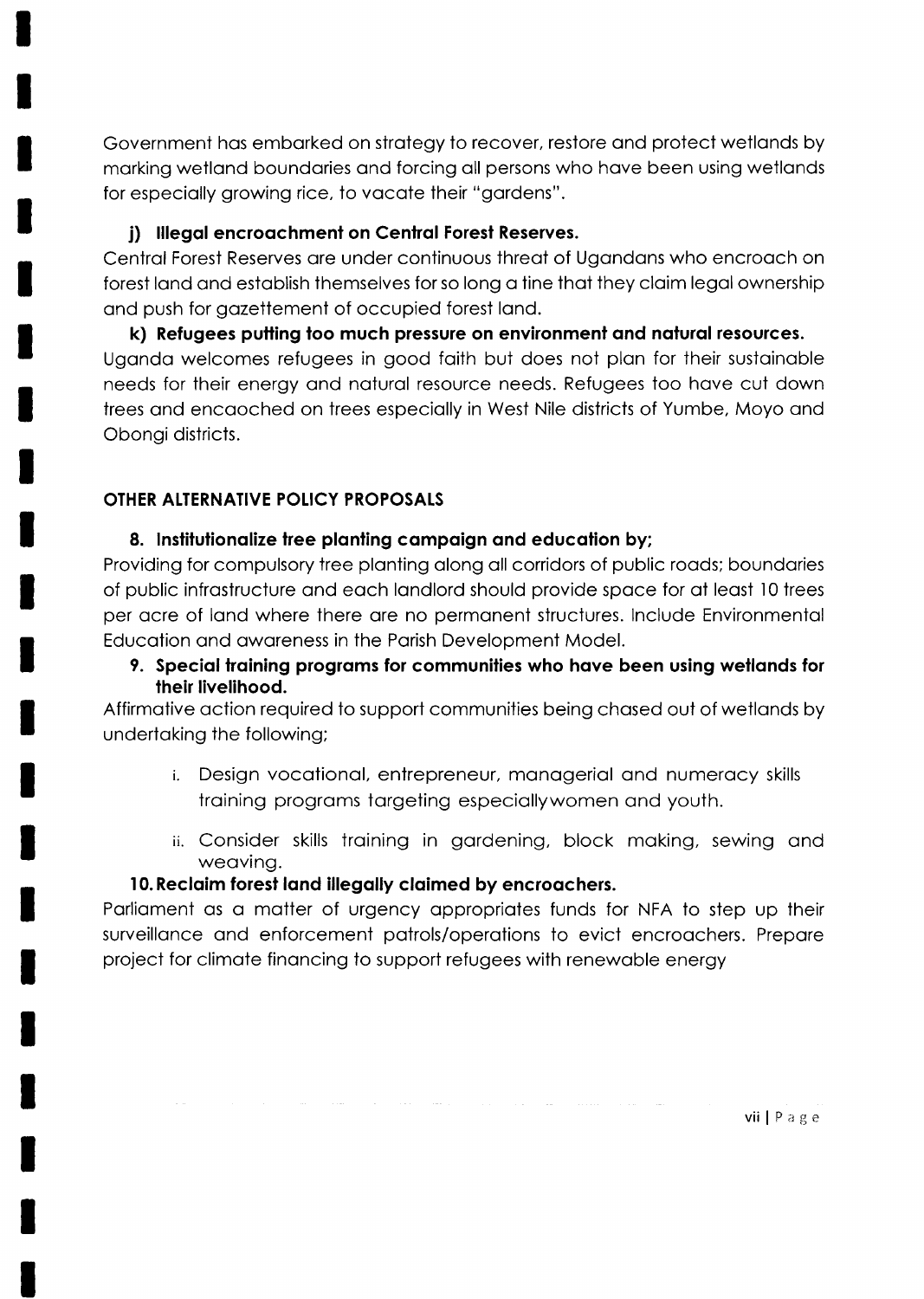#### **LIST OF ACRONYMS AIA** Appropriation in Aid **COP** Conference of the Parties **ERA Electricity Regulatory Authority MDA** Ministries **MDALG** Ministries, Departments, Agencies and Local Governments **MPS** Ministerial Policy Statement **MWE** Ministry of Water and Environment **NDC** Nationally Determined Contribution **NEMA** National Environment Management Authority National Forest Authority **NFA PDM** Parish Development Model **UNMA** Uganda National Meteorological Authority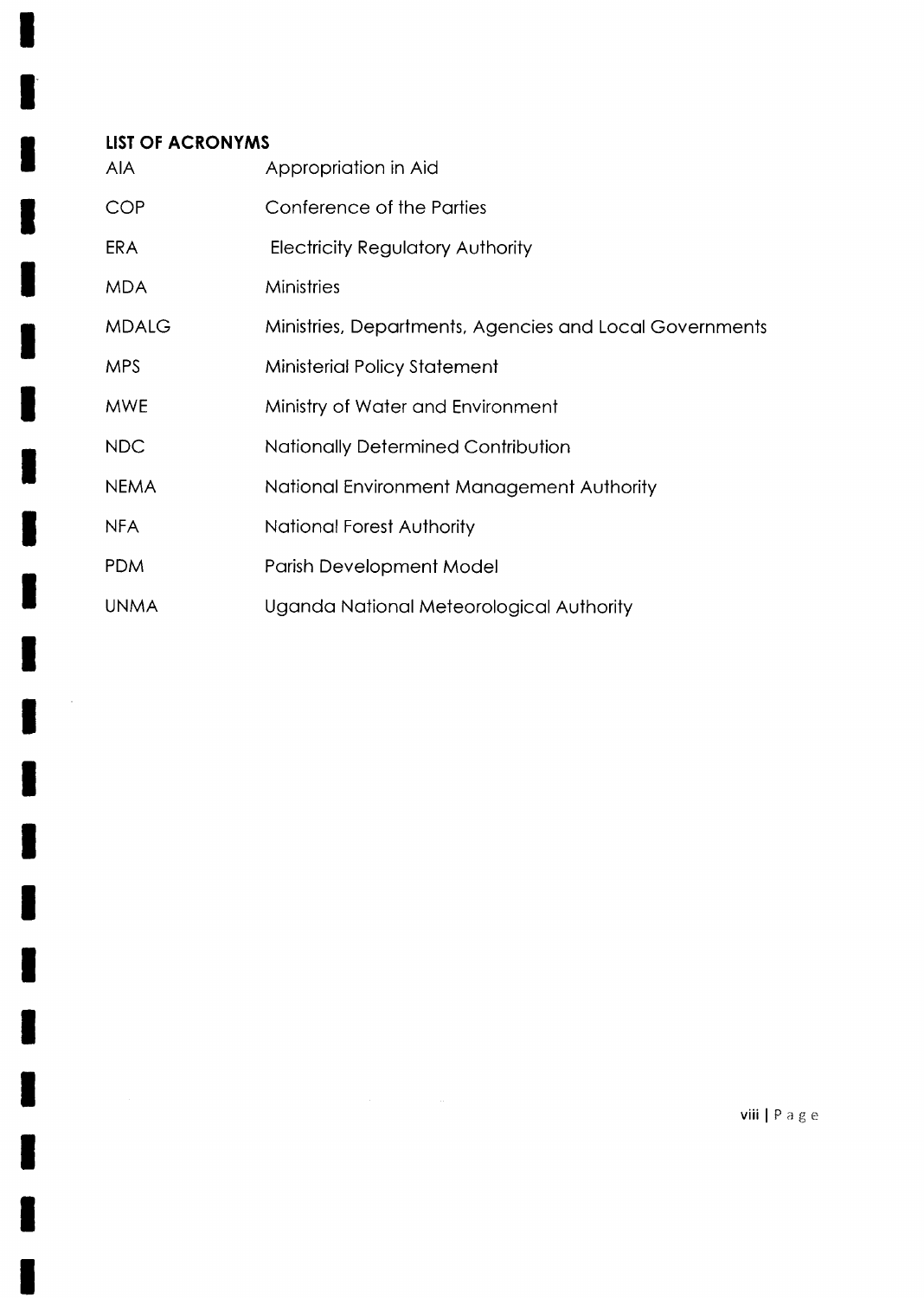#### CHAPTER 1: BACKGROUND TO THE ATTERNATIVE POIICY STATEMENT

This Alternotive Policy Stotement on the Stote of the Woter ond Environment Sector is the officiol Opposition response to the Ministeriol Policy Stotement for the Finonciql Year 2022/2023 presented to Parliament by the Ministry of Water and Environment dated March 2022. In line with section 6E (2) of the Administration of Parliament Act (2006), the Leoder of Opposition in Porlioment is mondoted to consult with his or her party leadership to appoint a Shadow Cabinet from members of the Opposition in Porlioment with portfolios ond functions thot correspond to those of Cobinet Ministers in the sectors of appointment. Within the same legal framework in Section 6E (4), the Shadow Minister is mandated to present an Alternative Policy Statement on the Floor of the House for considerotion ond possible implementotion. ln view of the obove, in my copocity os Shodow Minister for Woter ond Environment, ipresent this Alternotive Policy Stotement for the Woter ond Environment Sector.

#### 1.I SECTOR OVERVIEW.

The Water and Environment Sector is the driver of natural resources in Uganda. Due to effects of climote chonge, the sector's Ugondo's woter systems hove been offected in o ronge of woys, including the degrodotion of wetlonds, chonging rainfall patterns, increased incidents of extreme weather (floods, landslides, droughts), which leods to deterioroting woter quolity ond quontity. This hos creoted an urgent need to implement climate adaptation measures to maintain human heolth ond to oddress the chollenges in reconciling the country's ropid populotion growth with its economic development goals<sup>2</sup>.

The sector hos some of the best policies on woter, environment ond climote chonge in the world. The lows ond regulotions ore olso robust enough ond in totol compliance with international protocols and agreements on water and environment.

Despite the robust legal and regulatory framework, Uganda is one of the counties leading in environmental degradation, watershed loss, declining quality of water, loss of wetlond ond forest coveroge os well os foster worming in most ports of the country. There is generally lack of appreciation of water and environment as the

<sup>&</sup>lt;sup>2</sup> International Institute for sustainable Development, July 2018, Adaptive and Inclusive Watershed Management: Assessing policy and institutional support in Uganda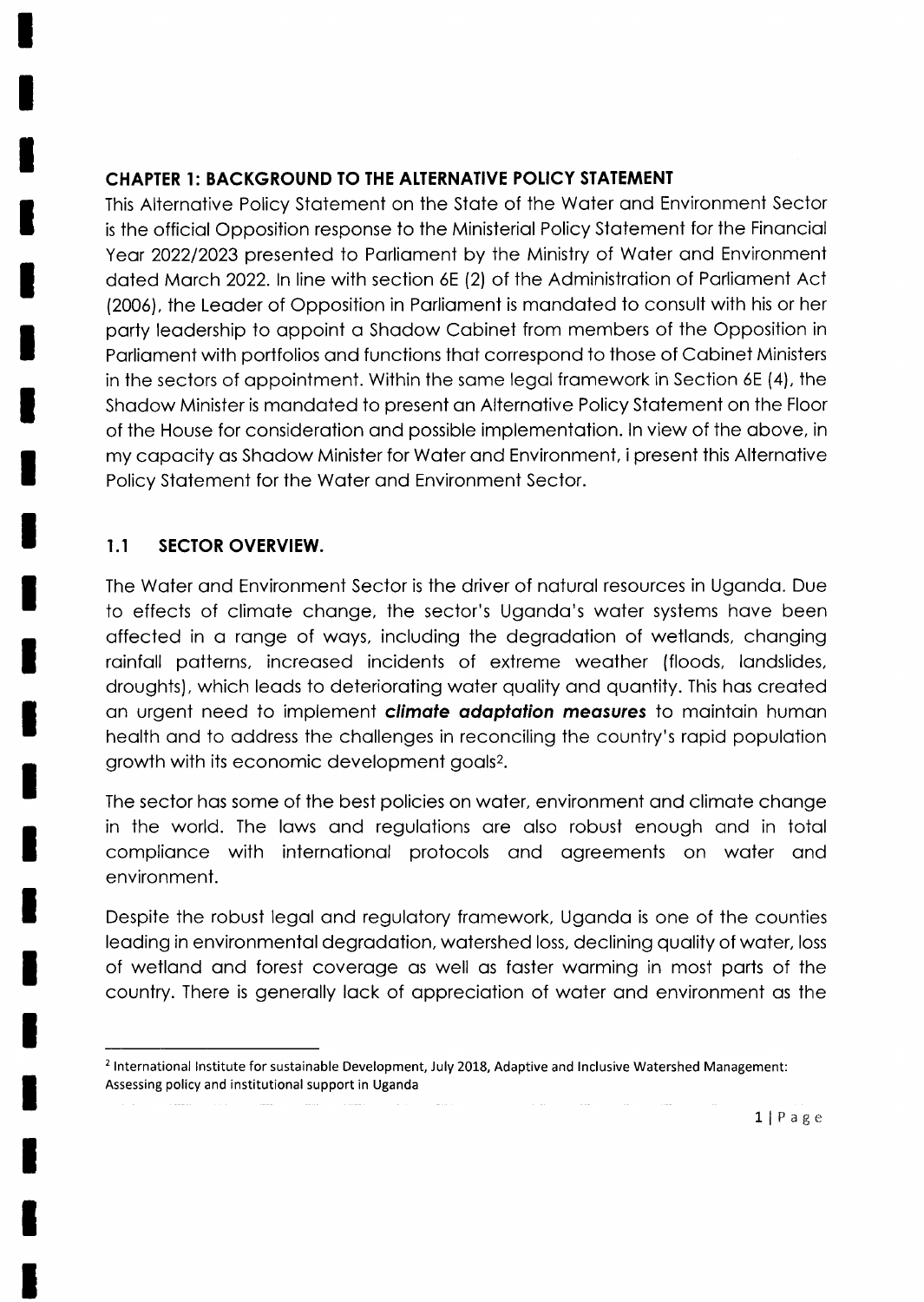back borne of the economy in terms of incomes for households and businesses as well as GDP growth rates.

Climate change has been mainstreamed in all MDALGs by way of establishing committees ond officers responsible but no tongible octions ore observoble on the ground.

Districts Environment Offices ore literolly idle with officers toking their solories ond sitting without any facilitation to conduct field enforcement activities. Coordination between the Ministry, NEMA ond district environment offices is of its weokest in terms of planning to enforce laws and regulations.

Reliobility of meteorologicol informotion is offecting public uptoke of the odvisory to guide on progromming humon octivities occording to the expected weother developments.

2 | Page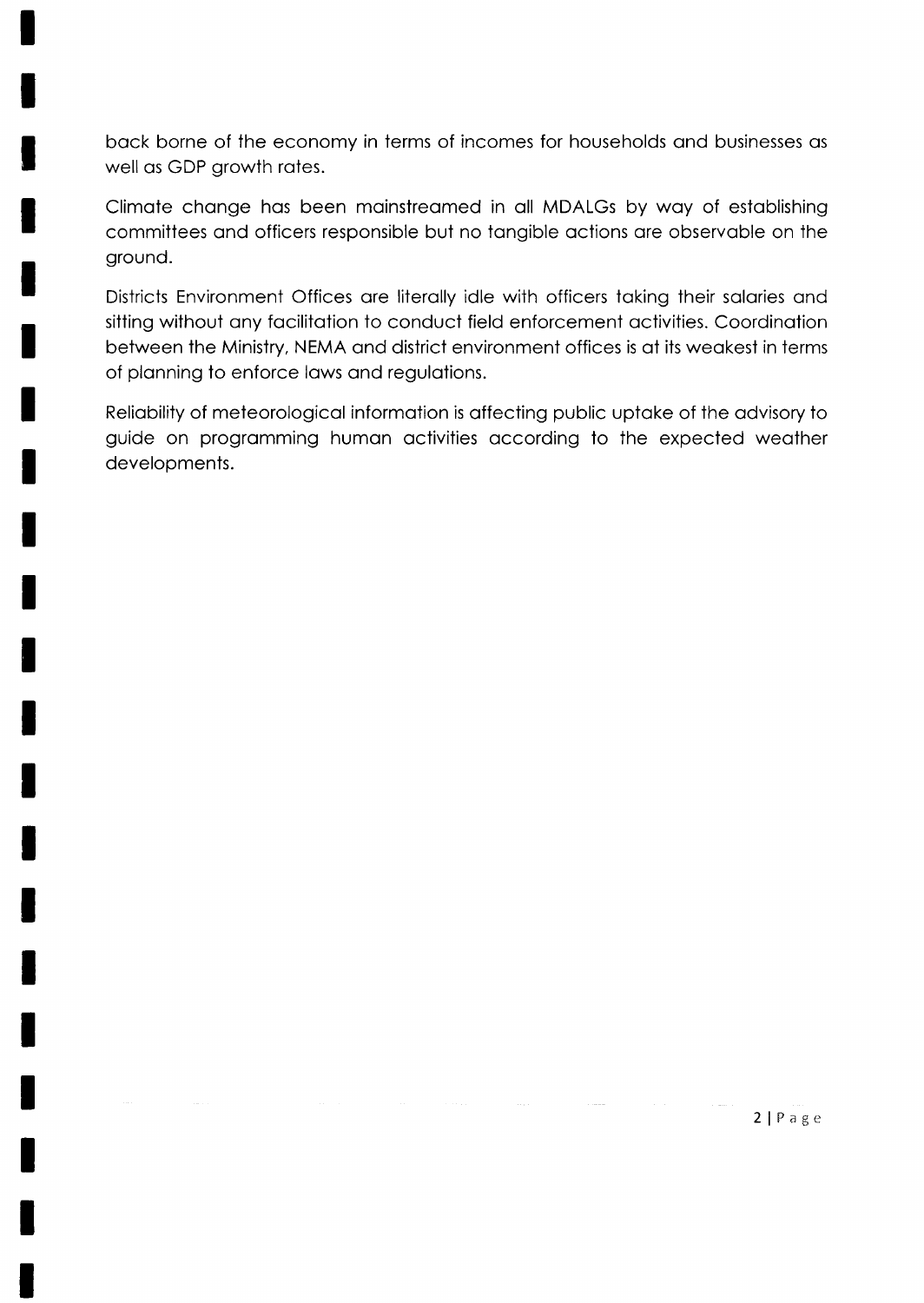#### CHAPTER 2: SITUATIONAt ANALYSIS OF MINISTERIAI POIICY STATEMENT.

#### 2.1 Budget Allocation

The Office of the Leoder of the Opposition monoged to occess the detoiled Ministeriol Policy Stotement for the woter ond Environment Sector for FY 2022123 on Friday 25th March 2022. This is because the Ministerial Policy Statement laid on  $15$ th March 2022 lacked the details including proposed budget allocations. The office was oble to use the Medium-Term Expenditure Fromework (MTEF) numbers ottoched to the Consolidoted Ministeriol Policy Stotements for purposes of onolyzing the sector budgets.

As demonstroted in toblel below, the over oll budget ollocotion for the sector is projected to increase by Shs. 155.25 billion, representing an increment of 11.1% when compared to the approved budget for FY 2021/22. The increment is mainly attributed to an expected increase in donor support from Shs. 674.96 billion to 975.77 billion to the Ministry's budget.

Due to the timing of qccess to the Ministeriol Policy Stotement ond the new progrombosed budgeting formot, we were not oble to oscertoin the reoson for lhis 44% increose in donor finoncing to the Ministry of Woter ond Environment. The Government of Ugondo contribution to the Meteorology Authority is expected to decline by 31.4% (a third of the budget is being cut). The Ministry's budget financed locally has also been reduced by 25.2% while the National forestry Authority also has witnessed a decline of 20% in government financing.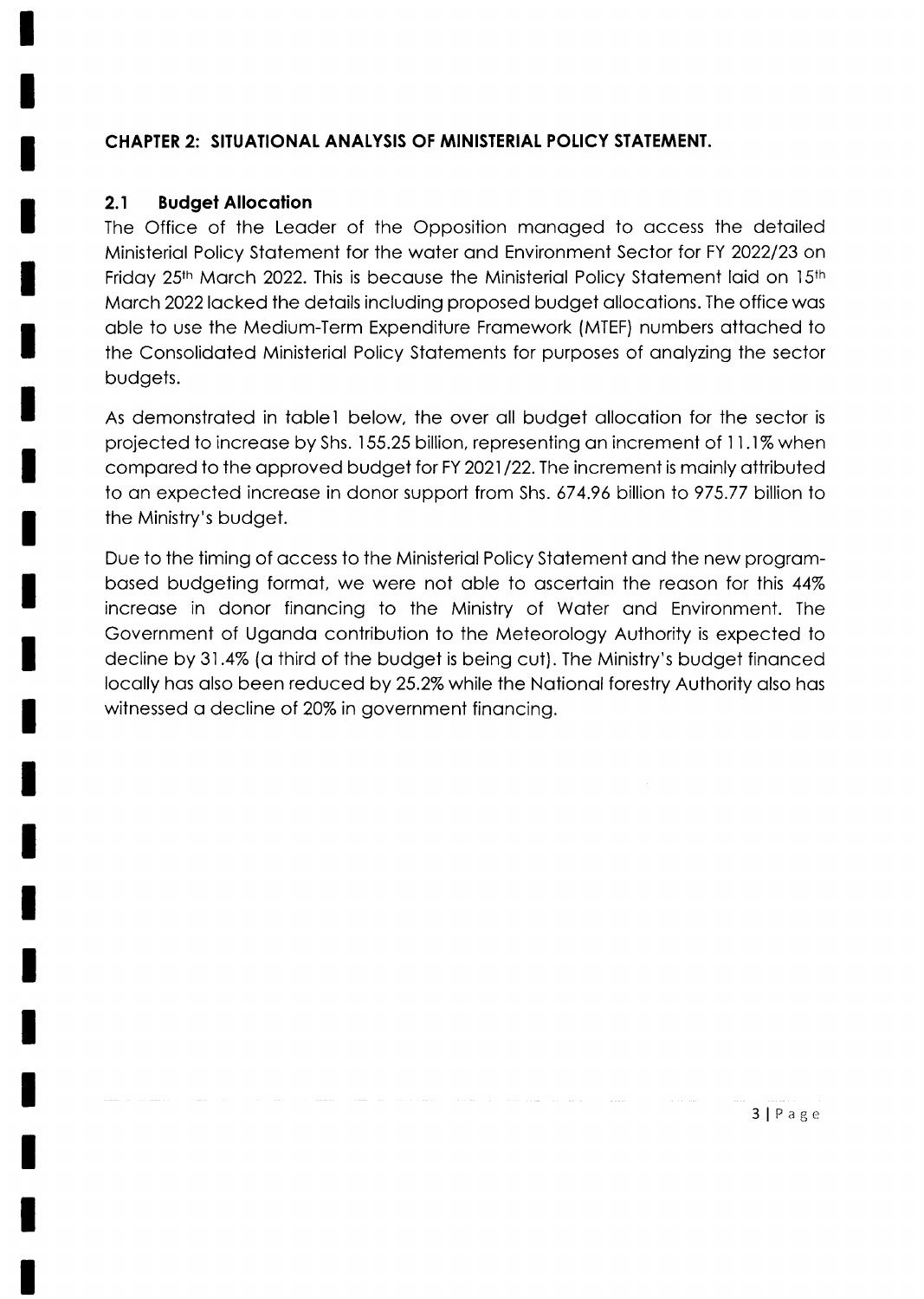### Table 1: Proposed Budget allocation for FY 2022/2023

|                                                              | Sector Overview of allocations                         |                                   | <b>Annual Changes</b>           |           |
|--------------------------------------------------------------|--------------------------------------------------------|-----------------------------------|---------------------------------|-----------|
| ltem                                                         | FY 2021/22 Approved Budget FY 2022/23 Budget Estimates |                                   | Absolute (Shs. Bn) Percentage   |           |
| a) Vote 019 Ministry of Water and Environment                |                                                        |                                   |                                 |           |
| Wage                                                         | 13.57                                                  | 13.00                             | (0.57)                          | $-4.2%$   |
| Non-wage Reccurrent                                          | 19.92                                                  | 11.56                             | (8.35)                          | $-41.9%$  |
| Domestic Development                                         | 488.31                                                 | 365.64                            | (122.67)                        | $-25.1%$  |
| <b>External Financing</b>                                    | 674.96                                                 | 975.77                            | 300.80                          | 44.6%     |
| Total Excluding External                                     | 521.80                                                 | 390.21                            | (131.59)                        | $-25.2%$  |
| Sub-Total                                                    | 1,196.76                                               | 1,365.97                          | 169.21                          | 14.1%     |
|                                                              |                                                        |                                   | $\mathbf 0$                     |           |
|                                                              | b) Vote 150 National Evironment Management Authority   |                                   |                                 |           |
| Wage                                                         | 6.72                                                   | 6.72                              |                                 | 0.0%      |
| Non-wage Reccurrent                                          | 10.17                                                  | 11.23                             | 1.06                            | 10.5%     |
| Domestic Development                                         | 0.99                                                   | 0.99                              | 0.00                            | 0.0%      |
| External Financing                                           |                                                        |                                   |                                 |           |
| Total Excluding External                                     | 17.88                                                  | 18.94                             | 1.06                            | 5.9%      |
| Sub-Total                                                    | 17.88                                                  | 18.94                             | 1.06                            | 5.9%      |
|                                                              |                                                        |                                   | 0                               |           |
| c) Vote 157 National Forest Authority                        |                                                        |                                   | $\overline{\phantom{a}}$        |           |
| Wage                                                         | 8.27                                                   | 8.27                              | $\tilde{\phantom{a}}$           | 0.0%      |
| Non-wage Reccurrent                                          | 15.73                                                  | 15.32                             | (0.41)                          | $-2.6\%$  |
| Domestic Development                                         | 12.88                                                  | 5.65                              | (7.23)                          | -56.1%    |
| <b>External Financing</b>                                    | $\qquad \qquad \blacksquare$                           | $\overline{\phantom{a}}$          |                                 |           |
| Total Excluding External                                     | 36.88                                                  | 29.24                             | (7.64)                          | $-20.7%$  |
| Sub-Total                                                    | 36.88                                                  | 29.24                             | (7.64)                          | $-20.7%$  |
|                                                              |                                                        |                                   | 0                               |           |
|                                                              | d) Vote 302 Uganda National Meteorological Authority   |                                   |                                 |           |
| Wage                                                         | 7.41                                                   | 7.41                              |                                 | 0.0%      |
| Non-wage Reccurrent                                          | 4.14                                                   | 3.69                              | (0.45)                          | $-10.9%$  |
| Domestic Development                                         | 14.20                                                  | 6.56                              | (7.65                           | $-53.8%$  |
| <b>External Financing</b>                                    |                                                        |                                   |                                 |           |
| <b>Total Excluding External</b>                              | 25.75                                                  | 17.66                             | (8.10)                          | $-31.4%$  |
| Sub-Total                                                    | 25.75                                                  | 17.66                             | (8.10)<br>$\tilde{\phantom{a}}$ | $-31.4%$  |
| e) Vote 122 Kampala Capital City Authority                   |                                                        |                                   | $\blacksquare$                  |           |
| Wage                                                         | 9.37                                                   | $\overline{\phantom{a}}$          | (9.37)                          | $-100.0%$ |
| Non-wage Reccurrent                                          | 10.48                                                  | 20.21                             | 9.73                            |           |
| Domestic Development                                         | $\overline{\phantom{a}}$                               | 0.34                              | 0.34                            |           |
|                                                              |                                                        |                                   |                                 |           |
| <b>External Financing</b><br><b>Total Excluding External</b> | $\overline{\phantom{a}}$<br>19.85                      | $\overline{\phantom{a}}$<br>20.56 | $\blacksquare$<br>0.71          | 3.6%      |
| Sub-Total                                                    | 19.85                                                  | 20.56                             | 0.71                            |           |
|                                                              |                                                        |                                   | $\overline{\phantom{a}}$        | 3.6%      |
| f) Vote 601-999 Local Governments                            |                                                        |                                   | $\blacksquare$                  |           |
| Wage                                                         |                                                        |                                   | $\overline{a}$                  |           |
| Non-wage Reccurrent                                          | 15.50                                                  | 15.50                             | $\bullet$                       | 0.0%      |
| Domestic Development                                         | 79.75                                                  | 79.75                             | $\frac{1}{2}$                   | 0.0%      |
| <b>External Financing</b>                                    |                                                        |                                   | $\blacksquare$                  |           |
| <b>Total Excluding External</b>                              | 95.25                                                  | 95.25                             |                                 | 0.0%      |
| Sub-Total                                                    | 95.25                                                  | 95.25                             |                                 | 0.0%      |
|                                                              |                                                        |                                   |                                 |           |
| <b>SECTOR TOTAL</b>                                          | 1,392.37                                               | 1,547.62                          | 155.25                          | 11.1%     |
|                                                              |                                                        |                                   |                                 |           |

 $4 | P a g e$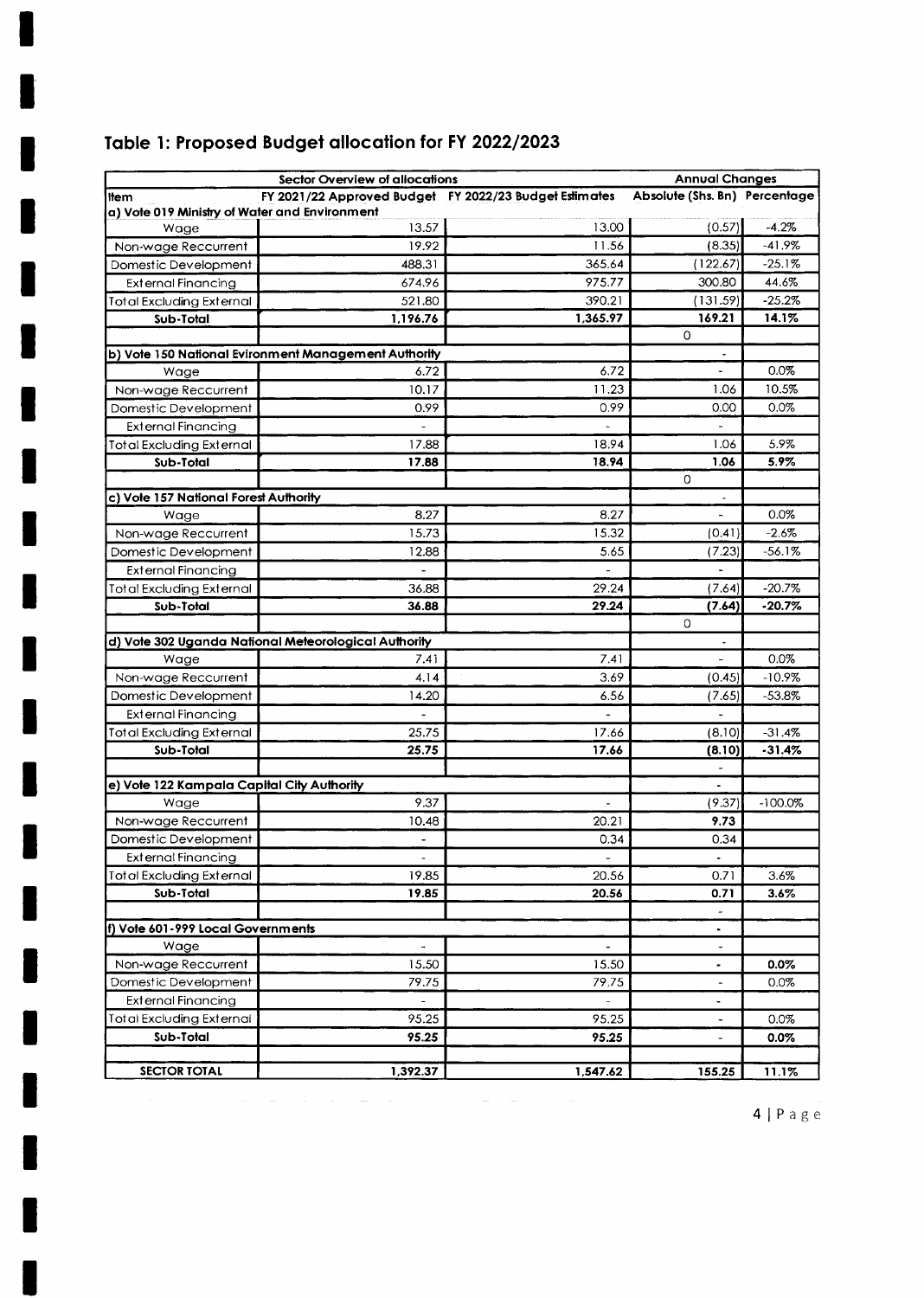#### $2.2$ FY 2021/22 Budget Performance.

The new reporting format in the MPS does not include past performance and projected outturn for the year in which the Policy Statement has been prepared. In the instant case, the MPS for FY 2022/23 does not give any details about expenditures of FY 2020/21 and the projected outturn spending for FY 2021/22. No information on releases so far made in order for a fair assessment to be made about absorption and funding shortfalls for critical activities and programs.

#### $2.3$ Non-Alignment with the National Development Plan III

The MPS by design has adopted the program-based budgeting mode of the NDP. However, the critical commitments in the NDP have not been catered for. Some of the critical commitments in the NDP where progress and the plan to implement them is silent include:

- i. Increasing land areas covered by forests from 9% to 15% by FY 2024/25
- ii. Increasing permit holders' compliance with ESIA conditions at the time of spot checks from 40% to 90%.
- iii. Increasing accuracy of meteorological information to 90%

More so, Table 2 below indicates critical NDPIII interventions that are programmed to be implemented in FY 2022/23 but are not clearly reflected in the Ministerial Policy Statement as presented.

| <b>NDPIII Intervention</b>                                                                                                                                                                               | <b>NDPIII Budget</b><br>(Shs. Billions) |
|----------------------------------------------------------------------------------------------------------------------------------------------------------------------------------------------------------|-----------------------------------------|
| Construct 23 new irrigation schemes; Ngenge, Acomai, Atari, Amagoro, Nabigaga, Rwimi, Nyimur, Musambya,                                                                                                  |                                         |
| Kibimba, Kabuyanda, Matanda, Igogero, Angololo, Namatala, Namulu, Sipi, Unyama, Lumbuye, Palyec, Porongo,                                                                                                |                                         |
| Lopei and Imyepi                                                                                                                                                                                         | 597.5                                   |
| Develop infrastructure and services for bulk water storage and transfer including water abstraction systems,                                                                                             |                                         |
| 2 transmission mains, water pumping systems, storage tanks, water distribution networks<br>i beverop solar powered small-scale imgation systems for small holder familiers outside conventional imgation | 189.4                                   |
| 13 Ischemes                                                                                                                                                                                              | 202.5                                   |
| 4 Increased access to inclusive safe water supply in urban areas                                                                                                                                         | 1417.3                                  |
| Irrigation schemes and valley dams constructed                                                                                                                                                           | 300.6                                   |

#### Table 2: FY 2022/23 Costed NDP III Programs not reflected in the MPS.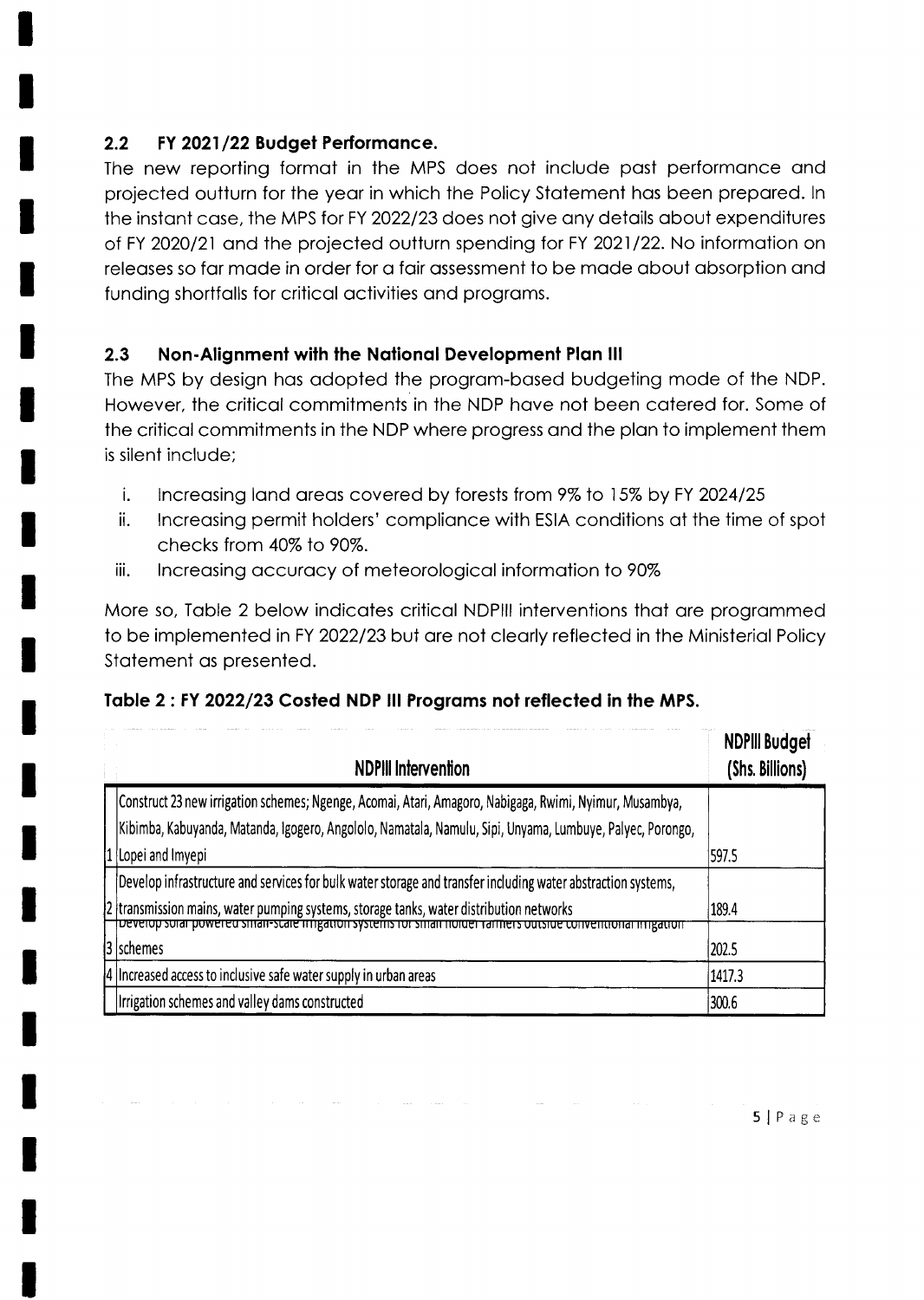#### 2.4 Gender and Equity Compliance

The Certificote of Gender ond Equity complionce wos not ottoched to the MPS ond therefore we were not oble to moke ossessment bqsed on the score issued by the relevont outhorities.

However, we note that the MWE already indicated that women and girls are offected the most when woter cotchments ore degroded3. Women ond schoolgoing girls stond in long queues to get woter from the pits dug in the wetlonds. Locol water points developed in a consistent and reliable way, supplying affordable water; moreover, water points must be well regulated, and have clear, communitymanaged pathways that provide women and girls with safe passage<sup>4</sup>.

Women move long distance to look for water for domestic use due to nonfunctionality of their nearby safe water sources like boreholes. Repair and mointenonce of boreholes is o mojor chollenge ond no significont provision is mode for regular maintenance.

#### CHAPTER 3: EMERGING SECTORAL ISSUES AND ALTERNATIVE POLICIES

#### 3.1 Climate Change treated as cross cutting not development issue.

Ugondon Authorities of the highest level of Government cosuolly toke Climote Change as a usual cross cutting issue like equal opportunities and gender equity. To the contrary, no single cross cutting phenomenon affects our health, agriculture, energy sources, incomes ond livelihoods like Climote Chonge. Our country os usuol has drafted and adopted the best documents on Climate Change but implementotion modolities ore shomeful.

The 5 most import documents that sets Uganda at a level high enough to face the Climote Chonge chollenge include;

- i. The Ugondo Green Growth Development Strotegy
- ii. The Notionol Climote Chonge Act, 2021.
- iii. The Climate Change Policy.
- iv. The NDPlll

<sup>&</sup>lt;sup>3</sup> Ministry of Water and Environment, Sector Performance Report, 2016.

<sup>4</sup>lnternational lnstitute for Sustainable Development, 2018, Adaptive and lnclusive Watershed Management: Assessing policy and institutional support in Uganda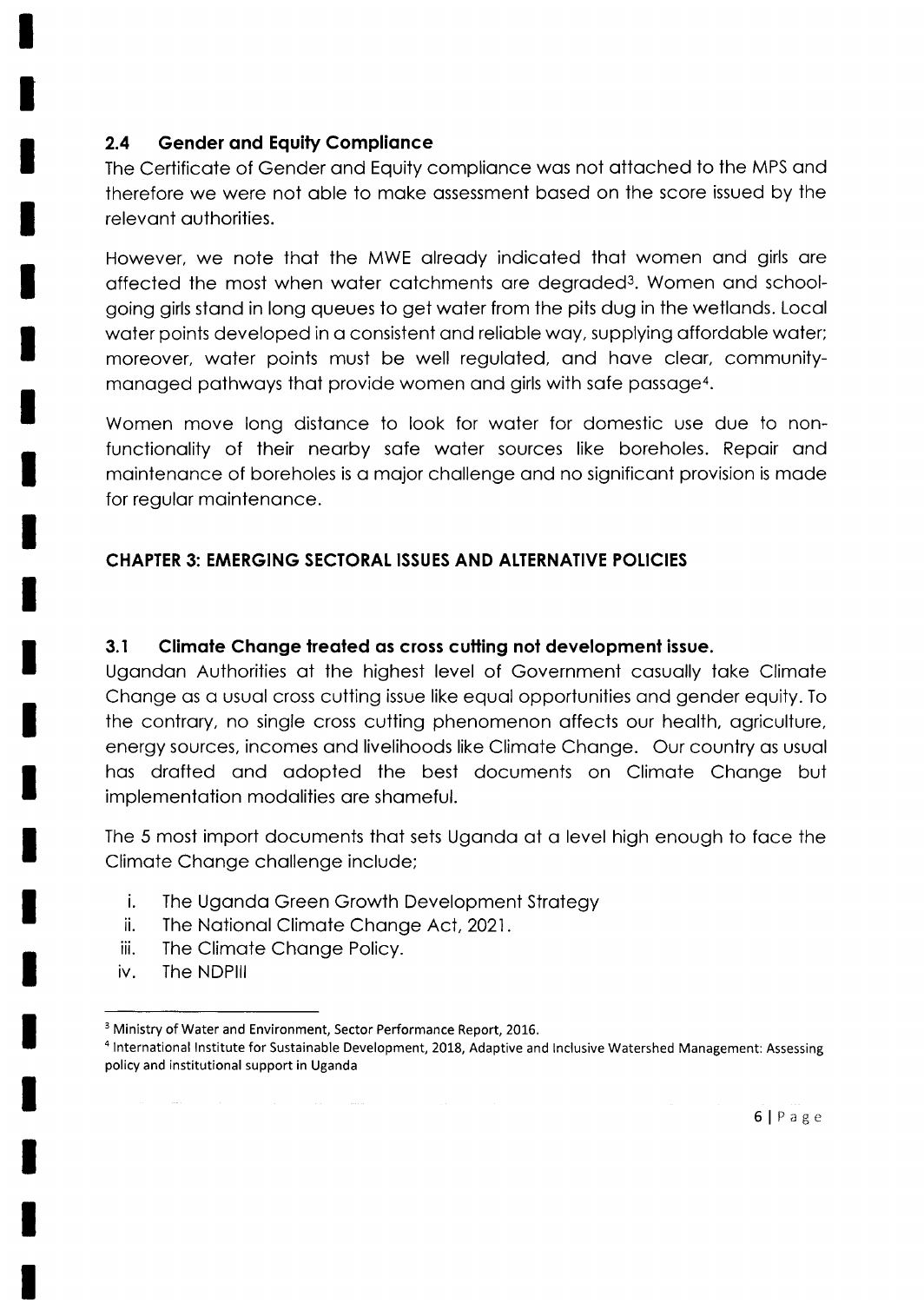v. Notionolly Determined Contribution (NDC), o set of climqte oction plon commitments to cut emissions ond odopt to climote impocts

All the 5 documents obove, including the NDPlll ore consistent with eoch other. They ore oll meont to prioritize the protection of our environment ond undertoke qctions oimed of both mitigotion odoptotion of climote chonge impocts.

Good as they are, these documents don't speak to the inaction by relevant outhorities in undertoking the commitments mode therein. ln foct, President Museveni of Ugondo is the most silent on climote chonge in the whole of Anglophone Africo. With oll these good documents, the Chief Executive Officer of the country con not even spore 5 minutes of his vorious notionol oddresses to educote the mosses on climote chonge beyond stopping rice growers in wetlonds.

#### 3.2 Climate Change damaging the economy.

There is increosing evidence to volidqte the findings in the study commissioned by the Climote Chonge Deportment, Ministry of Wqter ond Environment on Economic Assessment of the lmpocts of Climote Chonge in Ugondo. The emerging issues in climqte chonge include

- Climate change damage estimates in the agriculture, water, infrastructure and energy sectors collectively amount to 2-4% of GDP between 2010 and 2050s.  $\bullet$
- For the 4O-yeor period sponning from 2010-2050, it wos estimoted thot the octuol cost of doing nothing on climote chonge in Ugondo would be approximately between US\$273 - 437 billion<sup>6</sup>. During this same period, if Ugondo wos to produce crude oil os plonned, net revenues for the country would be opproximotely US\$ 50 billion only. a
- The cost of adaptation is high, but the cost of inaction is 24-46 times greater. There is no option for not octing. a
- Despite moinstreoming climote chonge in oll Ministries, Deportments, Agencies ond Locol Governments, no significont oction hos token ploce portly due to the Minister foiling to trigger commencement of the notionol climate Change Act and largely due to non-prioritization of climate change by Government. a

<sup>&</sup>lt;sup>5</sup> Anil Markandya, Courtenay Cabot-Venton and Olivier Beucher, 2015, Economic Assessment of the Impacts of Climate Change in Uganda <sup>6</sup> Ibid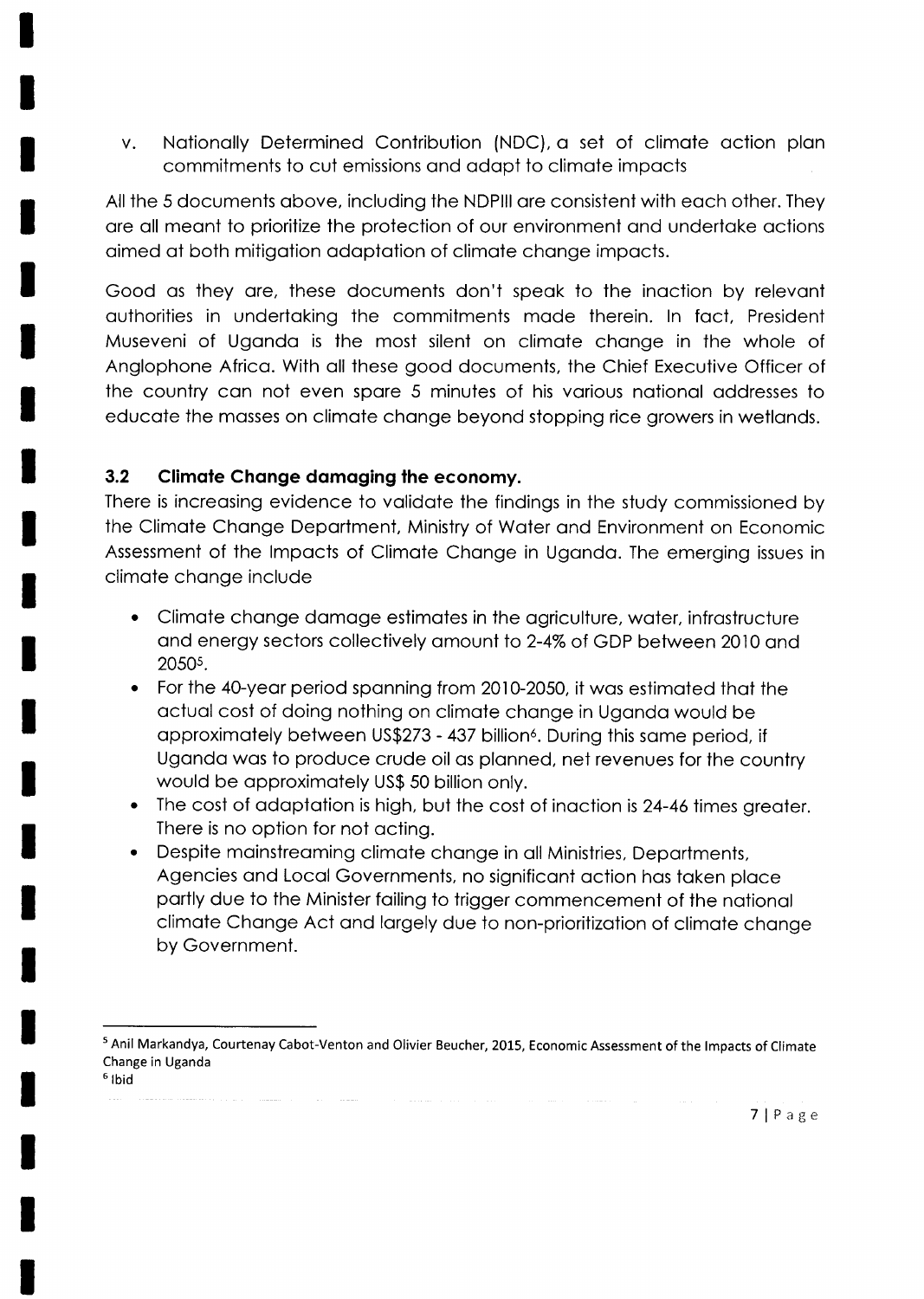#### 3.2 Uganda has failed to attract Climate Finance.

The estimoted finoncing needs for Ugondo to oddress climote chonge impocts by 2030 are US\$ 3.9 billion or US\$ 258 million (Shs. 928 billion) annually<sup>7</sup>. However, the cost of inqction is estimoted of oround US USD 3.1-5.9 billion by 2025, which is greoter thon the finoncing needs.

More importontly the cost of implementotion of the Ugondo's first NDC hos been estimoted ot US\$ 5.523 billion of which USD 3.093 billion, equivolent to 55 percent of total cost of implementation allocated to adaptation which Uganda has chosen to prioritise over mitigotion.

Ugondo hos put in ploce policies, plons strotegies ond o dedicoted low to oddress effects ond impocts of climote chonge. Unfortunotely, no express strotegy hos been put in place to guide the mobilization of the required finances to raise the resources that are clearly stated in the costed actions in a ratio of 30% of national resources and 70% from internotionol sources. climote octions listed in the policy yet the current levels of funding are still way below the estimated annual target.

### 3.3 Lack of local capacity to prepare bankable projects to attract climate finonce.

Due to the gap between official Government efforts and private enterprise in climote chonge odoptotion ond mitigoting meosures, the privote sector hos not been empowered to produce high level competitive project documents thot cqn attract climate finance<sup>8</sup>. Such projects prepared by the Ugandan private sector would compete for funds in areas like technologies to smart productivity of small holder farmers, renewable energy, climate smart agriculture, commercial tree plonting ond other enterprises thot con provide olternotive incomes for formers in wetlands.

<sup>&</sup>lt;sup>7</sup> Ministry of water and Environment, 2015, "Costed Adaptation Strategy of the National Climate Change Policy". <sup>8</sup> European Environment Agency, 2020, Capacity building on climate change adaptation https://climateadapt.eea.europa.eu/metadata/adaptation-options/capacitv-building-on-climate-chanse-adaptation last accessed on 20th March,2O22.